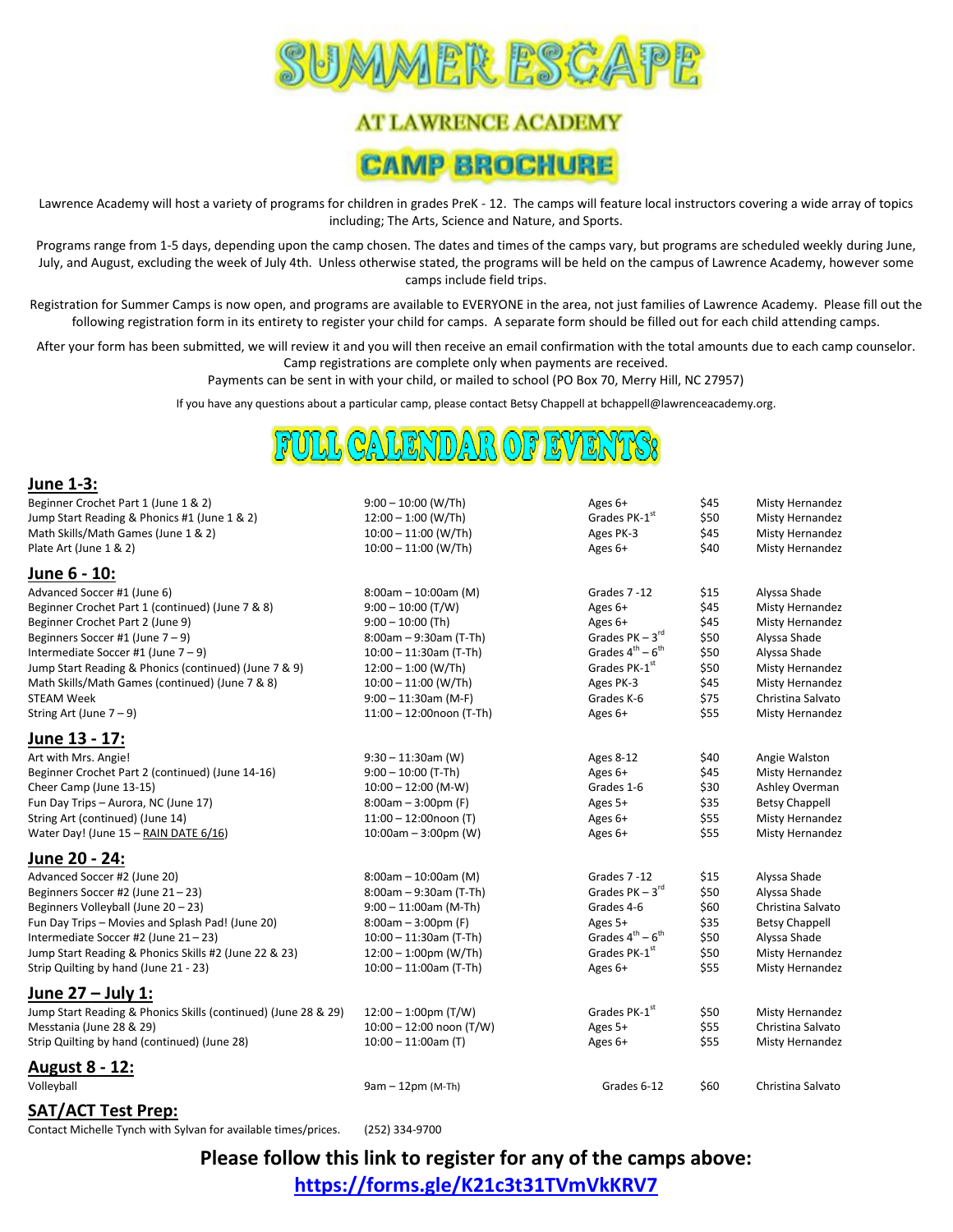## **The Arts:**

| <b>Art with Mrs. Angie!:</b>                                                                                                        |                             |                   |      |         |                                                                                                                                                            |
|-------------------------------------------------------------------------------------------------------------------------------------|-----------------------------|-------------------|------|---------|------------------------------------------------------------------------------------------------------------------------------------------------------------|
| June 15 <sup>th</sup>                                                                                                               | $9:00 - 11:30$ am           |                   | \$30 |         | Ages 8-12 (grades 3-6)                                                                                                                                     |
| Campers will create a Dale Chihuly Blown glass sculpture on canvas and glass inspired Spinning Spirals. Limited to 10 participants! |                             |                   |      |         |                                                                                                                                                            |
| Instructor – Mrs. Angie Walston of Lawrence Academy                                                                                 |                             |                   |      |         |                                                                                                                                                            |
|                                                                                                                                     |                             |                   |      |         |                                                                                                                                                            |
| <b>Beginner Crochet Part 1:</b>                                                                                                     |                             |                   |      |         |                                                                                                                                                            |
| June 1, 2, 7, 8                                                                                                                     | $9:00 - 10:00$ am           |                   | \$45 |         |                                                                                                                                                            |
| Participants will learn how to make a granny square.<br>Instructor - Mrs. Misty Hernandez of Lawrence Academy                       |                             |                   |      |         |                                                                                                                                                            |
|                                                                                                                                     |                             |                   |      |         |                                                                                                                                                            |
| <b>Beginner Crochet Part 2:</b>                                                                                                     |                             |                   |      |         |                                                                                                                                                            |
| June 9, 14, 15, 16                                                                                                                  | $9:00 - 10:00$ am           |                   | \$45 |         |                                                                                                                                                            |
| Participants will learn how to connect the granny squares together.                                                                 |                             |                   |      |         |                                                                                                                                                            |
| Instructor - Mrs. Misty Hernandez of Lawrence Academy                                                                               |                             |                   |      |         |                                                                                                                                                            |
|                                                                                                                                     |                             |                   |      |         |                                                                                                                                                            |
| <b>Messtania:</b>                                                                                                                   |                             |                   |      |         |                                                                                                                                                            |
| June $28 - 29$ <sup>th</sup>                                                                                                        | $10:00$ am $- 12:00$ noon   |                   | \$60 |         |                                                                                                                                                            |
|                                                                                                                                     |                             |                   |      |         | Students will come prepared to do what kids to best – make a MESS! We will dye shirts and paint canvases with water guns; play twister with shaving cream; |
| make slime, ooblek, elephant's toothpaste, and a fizzy glitter potion; and what mess would be complete without silly string?!?      |                             |                   |      |         |                                                                                                                                                            |
| Instructor - Ms. Christina Salvato of Lawrence Academy                                                                              |                             |                   |      |         |                                                                                                                                                            |
| <b>Plate Art:</b>                                                                                                                   |                             |                   |      |         |                                                                                                                                                            |
| June 1,2                                                                                                                            | $10:00 - 11:00$             |                   | \$40 |         |                                                                                                                                                            |
| Participants will design and decorate a plate to take home.                                                                         |                             |                   |      |         |                                                                                                                                                            |
| Instructor - Mrs. Misty Hernandez of Lawrence Academy                                                                               |                             |                   |      |         |                                                                                                                                                            |
|                                                                                                                                     |                             |                   |      |         |                                                                                                                                                            |
| <b>String Art:</b>                                                                                                                  |                             |                   |      |         |                                                                                                                                                            |
| June 7, 8, 9, 14                                                                                                                    | $11:00$ am $-12:00$ noon    |                   | \$55 |         |                                                                                                                                                            |
| Participants will design and create art from nails, string, and wood                                                                |                             |                   |      |         |                                                                                                                                                            |
| Instructor - Mrs. Misty Hernandez of Lawrence Academy                                                                               |                             |                   |      |         |                                                                                                                                                            |
| <b>Strip Quilting by Hand:</b>                                                                                                      |                             |                   |      |         |                                                                                                                                                            |
| June 21, 22, 23, 28                                                                                                                 | $10:00 - 11:00$ am          |                   | \$55 |         |                                                                                                                                                            |
| Participants will make a quilt square using strips of material and hand sewing skills.                                              |                             |                   |      |         |                                                                                                                                                            |
| Instructor - Mrs. Misty Hernandez of Lawrence Academy                                                                               |                             |                   |      |         |                                                                                                                                                            |
|                                                                                                                                     |                             |                   |      |         |                                                                                                                                                            |
| <b>Water Day!:</b>                                                                                                                  |                             |                   |      |         |                                                                                                                                                            |
| June 15 <sup>th</sup> (Rain Date June 16 <sup>th</sup> )                                                                            | $10am - 3pm$                |                   | \$55 |         | Ages 4+                                                                                                                                                    |
| We will do all things involving FUN water play! Slip n slides, kickball, water guns, super soakers, and everything in between!      |                             |                   |      |         |                                                                                                                                                            |
| Instructor - Ms. Christina Salvato of Lawrence Academy                                                                              |                             |                   |      |         |                                                                                                                                                            |
|                                                                                                                                     |                             |                   |      |         |                                                                                                                                                            |
| <b>FUN Day Trips!:</b>                                                                                                              |                             |                   |      |         |                                                                                                                                                            |
| Aurora Fossil Museum                                                                                                                | Fri., June 17th             | $8:00am - 3:00pm$ | \$35 | Ages 5+ |                                                                                                                                                            |
| Movies and the Splash Pad!                                                                                                          | Mon., June 20 <sup>th</sup> | $8:00am - 3:00pm$ | \$35 | Ages 5+ |                                                                                                                                                            |

There are so many fun, exciting, and educational places in our surrounding areas that school groups don't often get a chance to visit. This summer, we will be visiting a few of these places and would like your child to join us! Children ages 5+ are invited to travel with us to either or both of the locations listed above. The cost of the camp will include each camper's ticket and transportation. Parents are more than welcome to attend, and can purchase a discounted ticket with the group. Students will be picked up and dropped off at Lawrence Academy and transported by the Edenton Bus, unless other arrangements are made in advance. Please speak with the camp instructor if you are interested in purchasing extra tickets.

For the trip to Aurora, students will be digging in the fossil pit and visiting the fossil museum. Digging tools and collection bags will be provided. Students are allowed to visit the gift shop if they bring extra money – but is not required! **Students should bring a bagged lunch!**

For the Movies and Splash Pad trip, students will be traveling to RCE Theater in Elizabeth City to watch a movie (TBA) and then traveling to Fun Junktion to play at the Splash Pad before returning to school. Everyone should wear a bathing suit under their clothes! Students should bring a bagged lunch, towel, **and change of clothes.**

*Instructor: Betsy Chappell of Lawrence Academy*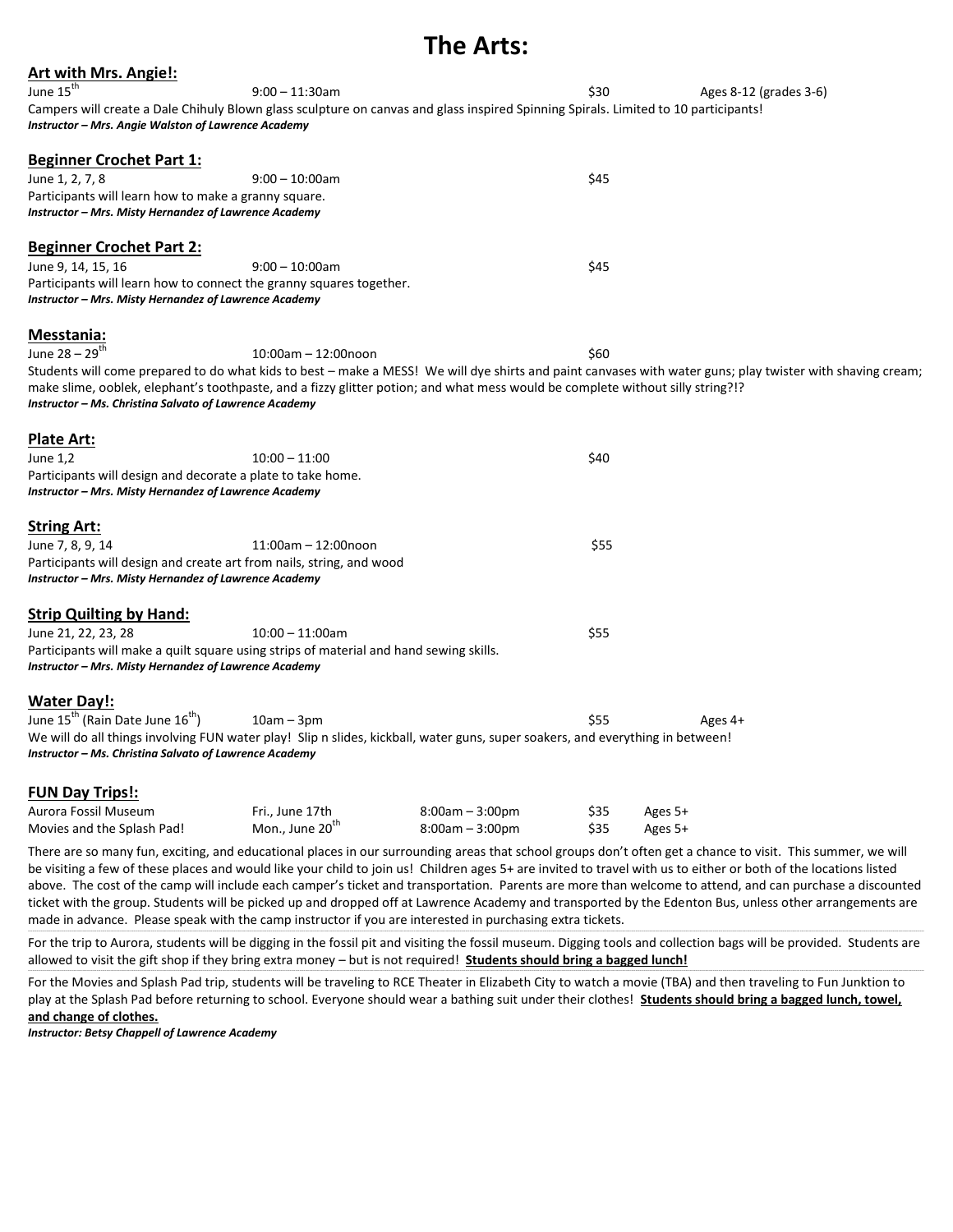### **The Sciences:**

| June 6th-10th                                                                                     | $9:00 - 11:30$                                                                                                                                                                                                                                                                                                                                                                                            | \$75           | Grades K-6                                                                                                                                                         |
|---------------------------------------------------------------------------------------------------|-----------------------------------------------------------------------------------------------------------------------------------------------------------------------------------------------------------------------------------------------------------------------------------------------------------------------------------------------------------------------------------------------------------|----------------|--------------------------------------------------------------------------------------------------------------------------------------------------------------------|
| Monday - Science: Flubber                                                                         |                                                                                                                                                                                                                                                                                                                                                                                                           |                |                                                                                                                                                                    |
| Tuesday - Technology: Windmill Challenge                                                          |                                                                                                                                                                                                                                                                                                                                                                                                           |                |                                                                                                                                                                    |
| Wednesday - Engineering: Drinking straw roller coaster                                            |                                                                                                                                                                                                                                                                                                                                                                                                           |                |                                                                                                                                                                    |
| Thursday - Art: Fizzy Pendulum Swing                                                              |                                                                                                                                                                                                                                                                                                                                                                                                           |                |                                                                                                                                                                    |
| Friday - Math: Paper chain challenge & exploding soda                                             |                                                                                                                                                                                                                                                                                                                                                                                                           |                |                                                                                                                                                                    |
|                                                                                                   | Students will get to participate in a hands-on activity each day of the week! Students should bring a snack each day.                                                                                                                                                                                                                                                                                     |                |                                                                                                                                                                    |
| Instructor - Ms. Christina Salvato of Lawrence Academy                                            |                                                                                                                                                                                                                                                                                                                                                                                                           |                |                                                                                                                                                                    |
|                                                                                                   |                                                                                                                                                                                                                                                                                                                                                                                                           |                |                                                                                                                                                                    |
|                                                                                                   |                                                                                                                                                                                                                                                                                                                                                                                                           | <b>Sports:</b> |                                                                                                                                                                    |
| <b>Beginners Volleyball:</b>                                                                      |                                                                                                                                                                                                                                                                                                                                                                                                           |                |                                                                                                                                                                    |
| June $20^{th} - 23^{rd}$                                                                          | $9:00 - 11:00$ am                                                                                                                                                                                                                                                                                                                                                                                         | \$60           | Grades 4-6                                                                                                                                                         |
| Instructor - Ms. Christina Salvato of Lawrence Academy                                            | rotations, defensive play, and setting and is for students in grades 4-6. This camp is open to anyone regardless of past experience!                                                                                                                                                                                                                                                                      |                | This camp is designed to teach the fundamentals of volleyball to players. Skills such as serving, passing, hitting, and team building will be covered as well as   |
| Volleyball:                                                                                       |                                                                                                                                                                                                                                                                                                                                                                                                           |                |                                                                                                                                                                    |
| August $8^{th} - 11^{th}$                                                                         | $9:00am - 12:00pm$                                                                                                                                                                                                                                                                                                                                                                                        | \$60           | Grades 6-12                                                                                                                                                        |
| Instructor - Ms. Christina Salvato of Lawrence Academy                                            | is for students in grades 6+. This camp is open to anyone who is looking to play volleyball in the fall.                                                                                                                                                                                                                                                                                                  |                | This camp is designed to enhance skills such as serving, passing, hitting, and team building will be covered as well as rotations, defensive play, and setting and |
| <b>Beginners Soccer:</b>                                                                          |                                                                                                                                                                                                                                                                                                                                                                                                           |                |                                                                                                                                                                    |
| June 7 <sup>th</sup> - 9 <sup>th</sup>                                                            | 8:00am-9:30am                                                                                                                                                                                                                                                                                                                                                                                             | \$50           | Rising Pre-K to 3rd Grade                                                                                                                                          |
| June 21st - 23rd                                                                                  | 8:00am-9:30am                                                                                                                                                                                                                                                                                                                                                                                             | \$50           | Rising Pre-K to 3rd Grade                                                                                                                                          |
| Instructor - Coach Alyssa Shade of Lawrence Academy                                               | Kids will have lots of fun learning the fundamentals of soccer, as well as how to properly kick, pass, and the importance of teamwork.                                                                                                                                                                                                                                                                    |                |                                                                                                                                                                    |
| <b>Intermediate Soccer:</b>                                                                       |                                                                                                                                                                                                                                                                                                                                                                                                           |                |                                                                                                                                                                    |
| June 7 <sup>th</sup> - 9 <sup>th</sup>                                                            | 10:00am-11:30am                                                                                                                                                                                                                                                                                                                                                                                           | \$50           | Rising $4^{th}$ – $6^{th}$ Grades                                                                                                                                  |
| June 21st - 23rd                                                                                  | 10:00am-11:30am                                                                                                                                                                                                                                                                                                                                                                                           | \$50           | Rising $4^{th}$ – $6^{th}$ Grades                                                                                                                                  |
| communication, and a bit of goalie basics.<br>Instructor - Coach Alyssa Shade of Lawrence Academy | Kids will have the opportunity to learn the fundamentals of soccer (passing, kicking, teamwork), as well as positioning on the field, importance of                                                                                                                                                                                                                                                       |                |                                                                                                                                                                    |
| <b>Advanced Soccer:</b>                                                                           |                                                                                                                                                                                                                                                                                                                                                                                                           |                |                                                                                                                                                                    |
| June 6 <sup>th</sup>                                                                              | 8:00am-10:00am                                                                                                                                                                                                                                                                                                                                                                                            | \$15           | Anyone playing Soccer in the Spring                                                                                                                                |
| June 20 <sup>th</sup>                                                                             | 8:00am-10:00am                                                                                                                                                                                                                                                                                                                                                                                            | \$15           | Anyone playing Soccer in the Spring                                                                                                                                |
| Instructor - Coach Alyssa Shade of Lawrence Academy                                               | Open to all who are planning to play soccer in Spring 2023. We will be losing a lot of Seniors this year and we want to begin working now on our upcoming<br>team! Athletes will get a feel for their new, upcoming team to build their teamwork, basic skills, as well as positions and their role on the field. We will also<br>scrimmage, at least once, so players can practice their passing combos. |                |                                                                                                                                                                    |
| <b>Cheer Camp:</b>                                                                                |                                                                                                                                                                                                                                                                                                                                                                                                           |                |                                                                                                                                                                    |

June  $13^{\sf th}$  –  $15^{\sf th}$ 10:00am-12:00pm \$30 <sup>st</sup> – 6<sup>th</sup> grades Girls will have the opportunity to work on basics of cheerleading. They will practice a few cheers and basic stunts. We hope to get lots of interest so that we can later grow our cheer squad at school!

*Instructor – Ashley Overman*

**STEAM Week**